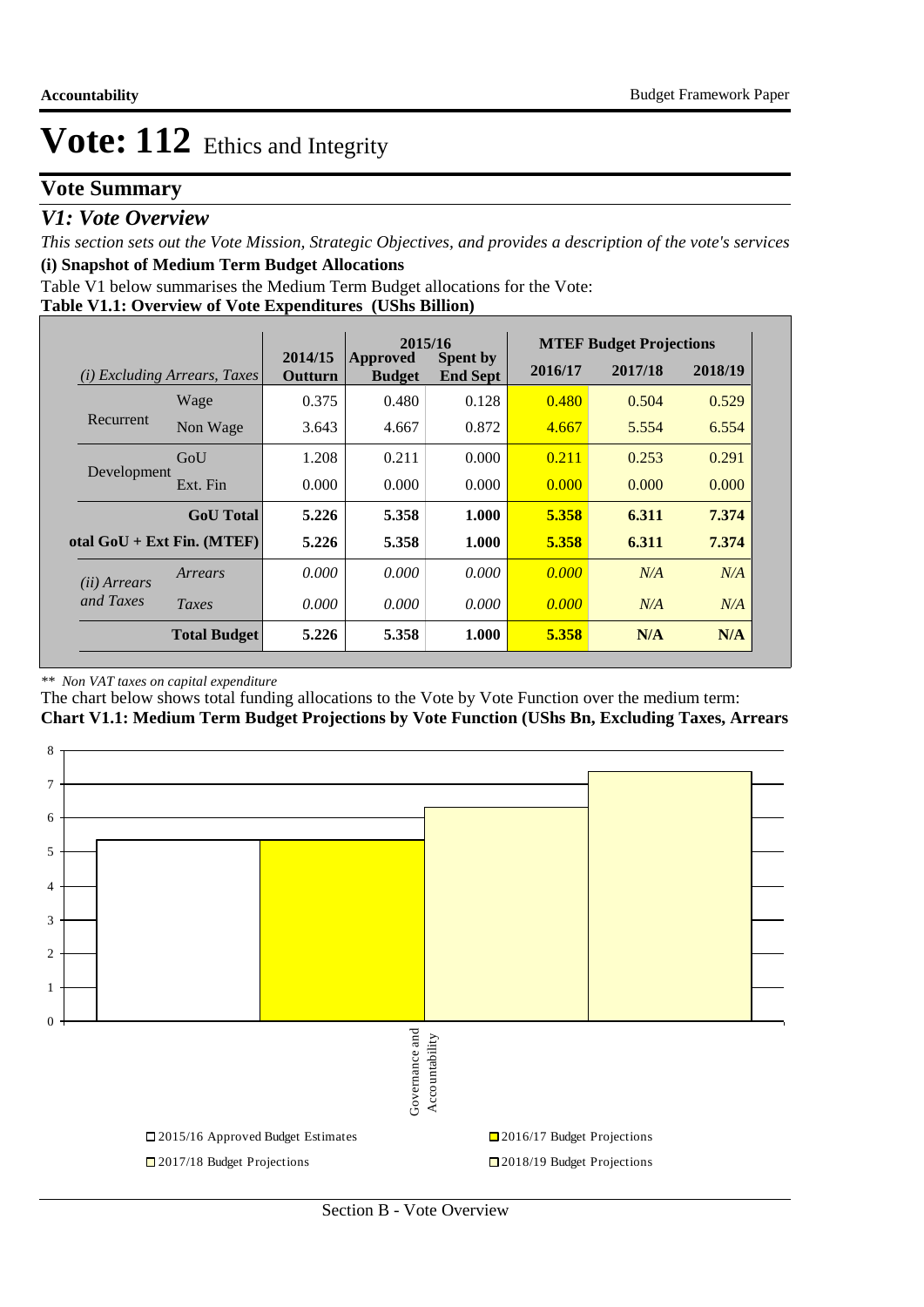## **Vote Summary**

## **(ii) Vote Mission Statement**

The Vote's Mission Statement is:

*To Coordinate National efforts against corruption and empower the Ugandan society to uphold moral values and principles.*

### **(iii) Vote Outputs which Contribute to Priority Sector Outcomes**

The table below sets out the vote functions and outputs delivered by the vote which the sector considers as contributing most to priority sector outcomes.

| <b>Sector Outcome 1:</b>                                                                        | <b>Sector Outcome 2:</b>                                                                 | <b>Sector Outcome 3:</b>                                                                      |  |
|-------------------------------------------------------------------------------------------------|------------------------------------------------------------------------------------------|-----------------------------------------------------------------------------------------------|--|
| <b>Efficient service delivery through</b><br>formulation and monitoring of credible<br>budgets. | Compliance to accountability policies,<br>service delivery standards and<br>regulations. | <b>Accountability Sector's contribution to</b><br>economic growth and development<br>enhanced |  |
| <b>Vote Function: 14.52 Governance and Accountability</b>                                       |                                                                                          |                                                                                               |  |
| <b>Outputs Contributing to Outcome 1:</b>                                                       | <b>Outputs Contributing to Outcome 2:</b>                                                | <b>Outputs Contributing to Outcome 3:</b>                                                     |  |
| None                                                                                            | <b>Outputs Provided</b>                                                                  | None                                                                                          |  |
|                                                                                                 | 145201 Formulation and monitoring of<br>Policies, laws and strategies                    |                                                                                               |  |
|                                                                                                 | 145202 Public education and awareness                                                    |                                                                                               |  |
|                                                                                                 | 145204 National Anti Corruption Startegy<br>Coordinated                                  |                                                                                               |  |

### **Table V1.2: Sector Outcomes, Vote Functions and Key Outputs**

## *V2: Past Vote Performance and Medium Term Plans*

*This section describes past and future vote performance, in terms of key vote outputs and plans to address sector policy implementation issues.* 

### **(i) Past and Future Planned Vote Outputs**

*2014/15 Performance*

1) Conducted training to integrate ethical values in 4 Primary Teachers Colleges (PTCs)

2) Conducted training to build capacity of four (4) District Integrity Promotion For a

3) Conducted sensitization seminars for 13 schools in Kampala district on the danger of drug abuse and immorality.

4) Developed IEC materials for the dissemination of National ethical values Policy

5) Conducted a consultative meeting on training manual and resource book for law enforcement agencies.

6) Disseminated anti-corruption laws in Jinja, Kamuli, Luuka, Bugingo, and Mayuge districts.

7) Disseminated the National Ethical Values Policy and the National Anti-Corruption Strategy in four sub regions.

8) Reviewed the Zero Tolerance to Corruption Policy.

9) Compiled the Compendium of Anti-corruption laws.

10) Developed Citizen's Handbook on anti-corruption.

11) Handled whistleblowers cases.

12) Conducted 4 IAF sub working Group meetings (PEC, ACPPP, Communication and Legal Technical working Groups).

13) Coordinated the Anti-corruption week

14) Pretested the training manual on anti-corruption for local enforcement agencies

*Preliminary 2015/16 Performance*

1) National Anticorruption strategy coordinated

2) Structure of the DEI reviewed to improve efficiency and effectiveness.

3) Logistical support provided and general facilities managed.

4) One Inter Agency Forum (IAF) against Corruption coordinated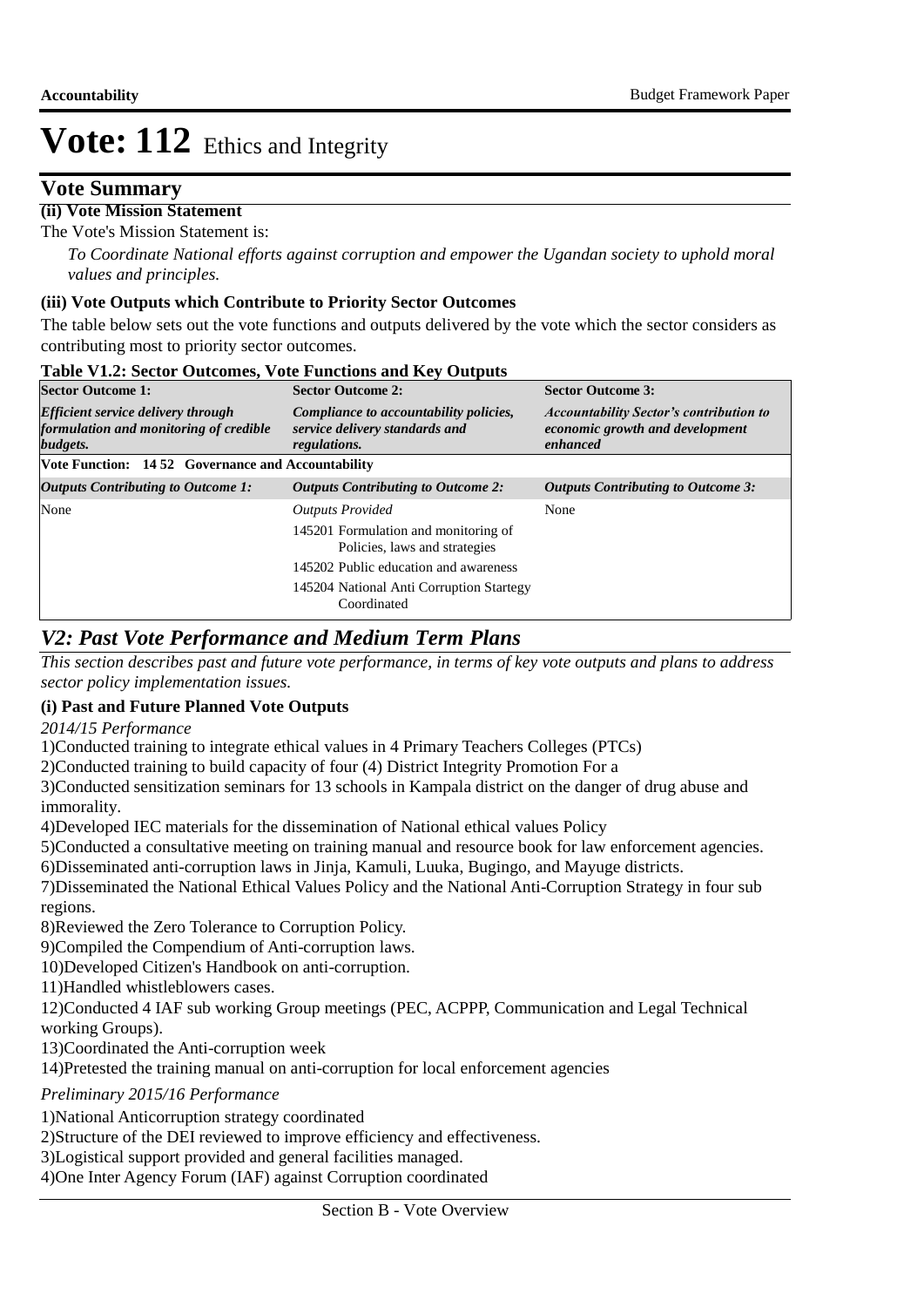## **Vote Summary**

5) Development and implementation of the National Anti

6) Corruption strategy (NACS) Coordinated

7) Ethical values integrated in 4 Primary Teachers Colleges (PTCs)

8)2Capacity of four (4) District Integrity Promotion Forum (DIPF) enhanced

9) Students from 13 schools in Kampala district sensitized on the danger of drug abuse and immorality. 10) The National Ethical Values Policy and the National Anti-Corruption Strategy disseminated in 4 sub regions

11) Public participation in the fight against corruption and promoting public demand for accountable and transparent leadership Strengthened

12) A paper on Gambling, Alcoholism and Drug abuse completed

13) One Cabinet Memorandum on Anti-Pornography Regulations completed

14) The Compendium of Anti-corruption laws Compiled.

15) Paper on Gambling, Alcoholism and Drug abuse completed

16) One Cabinet Memorandum on Anti-Pornography Regulations completed

17) Development of the Zero Tolerance to Corruption Policy completed.

## **Table V2.1: Past and 2016/17 Key Vote Outputs\***

| Vote, Vote Function<br><b>Key Output</b> | <b>Approved Budget and</b><br><b>Planned outputs</b>                                                                                                                   | 2015/16<br><b>Spending and Outputs</b><br><b>Achieved by End Sept</b>                                                                                                        | 2016/17<br><b>Proposed Budget and</b><br><b>Planned Outputs</b>                                                                                                                      |
|------------------------------------------|------------------------------------------------------------------------------------------------------------------------------------------------------------------------|------------------------------------------------------------------------------------------------------------------------------------------------------------------------------|--------------------------------------------------------------------------------------------------------------------------------------------------------------------------------------|
| <b>Vote: 112 Ethics and Integrity</b>    |                                                                                                                                                                        |                                                                                                                                                                              |                                                                                                                                                                                      |
|                                          | Vote Function: 1452 Governance and Accountability                                                                                                                      |                                                                                                                                                                              |                                                                                                                                                                                      |
| <b>Output: 145201</b>                    | Formulation and monitoring of Policies, laws and strategies                                                                                                            |                                                                                                                                                                              |                                                                                                                                                                                      |
| Description of Outputs:                  | Four functional IAF working<br>Groups, namely; Legal Task<br>Force, NACS Technical<br>working Group, ACPPP Task<br>Force and Communication<br>working Group functional | 1. Simplified version of<br>Anticorruption laws and the<br>citizen's Handbook were printed<br>2. Whistleblowers protection<br>Regulations, 2015 were gazetted<br>and printed | Four functional IAF working<br><b>Groups, namely; Legal Task</b><br>Force, NACS Technical<br>working Group, ACPPP Task<br><b>Force and Communication</b><br>working Group functional |
|                                          |                                                                                                                                                                        | 3. Consultative meeting<br>withMDAs on the<br>implimentation of<br>recommendations of the<br>Inspectorate of Government was<br>conducted                                     |                                                                                                                                                                                      |
|                                          |                                                                                                                                                                        | 4. Consultative meeting for<br>development of Faith Based<br>Organisations (FBO) Policy was<br>conducted                                                                     |                                                                                                                                                                                      |
|                                          |                                                                                                                                                                        | 5. Departmental retreat to<br>finalise the zero Tolerance to<br>Corruption Policy and the<br>restructuring report were<br>conducted                                          |                                                                                                                                                                                      |
|                                          |                                                                                                                                                                        | 6. Paper on Gambling,<br>Alcoholism and drug abuse was<br>completed                                                                                                          |                                                                                                                                                                                      |
|                                          |                                                                                                                                                                        | 7. Cabinet Memorandum on<br>Anti pornography Regulations<br>was completed                                                                                                    |                                                                                                                                                                                      |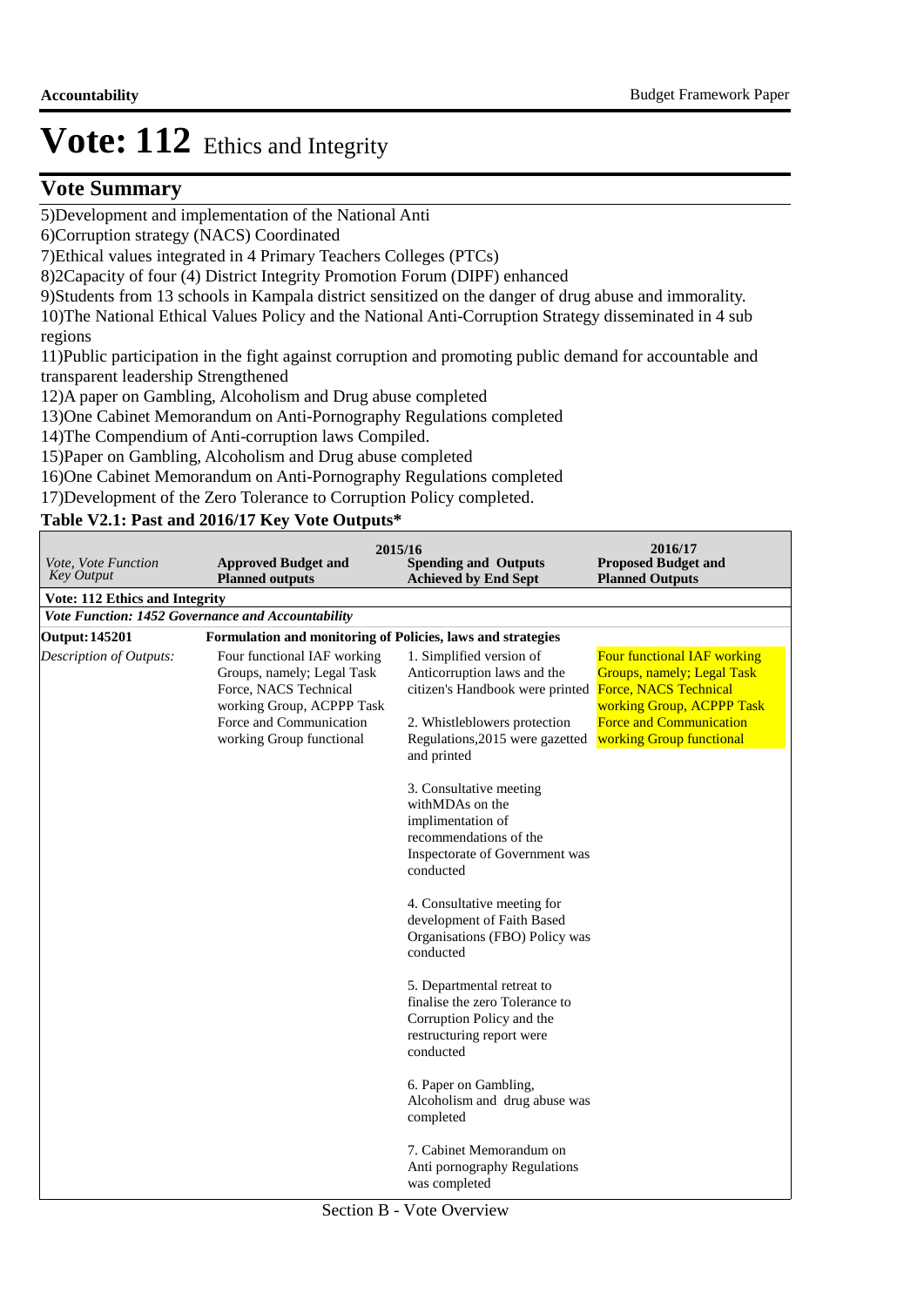## **Vote Summary**

| Vote, Vote Function<br><b>Key Output</b>                              | <b>Approved Budget and</b><br><b>Planned outputs</b>                                 | 2015/16 | <b>Spending and Outputs</b><br><b>Achieved by End Sept</b>                                                                                                                                                                                                                                                                                                                                                                                                                                                                                                                                                                                                                                 |       | 2016/17<br><b>Proposed Budget and</b><br><b>Planned Outputs</b>                                                         |       |
|-----------------------------------------------------------------------|--------------------------------------------------------------------------------------|---------|--------------------------------------------------------------------------------------------------------------------------------------------------------------------------------------------------------------------------------------------------------------------------------------------------------------------------------------------------------------------------------------------------------------------------------------------------------------------------------------------------------------------------------------------------------------------------------------------------------------------------------------------------------------------------------------------|-------|-------------------------------------------------------------------------------------------------------------------------|-------|
|                                                                       |                                                                                      |         | 8. The open ended expert<br>working group meeting on<br><b>United Nations Convention</b><br><b>Against Corruption (UNCAC)</b><br>at Vienna Austria was attended                                                                                                                                                                                                                                                                                                                                                                                                                                                                                                                            |       |                                                                                                                         |       |
|                                                                       |                                                                                      |         | 9. The country review of India's<br>compliance to UNCAC was<br>completed                                                                                                                                                                                                                                                                                                                                                                                                                                                                                                                                                                                                                   |       |                                                                                                                         |       |
| Performance Indicators:                                               |                                                                                      |         |                                                                                                                                                                                                                                                                                                                                                                                                                                                                                                                                                                                                                                                                                            |       |                                                                                                                         |       |
| Number of Regulations<br>Produced                                     | 2                                                                                    |         | 2                                                                                                                                                                                                                                                                                                                                                                                                                                                                                                                                                                                                                                                                                          |       | $\overline{2}$                                                                                                          |       |
| Number of MDALGs in<br>which Anti-Corruption laws<br>are disseminated | 12                                                                                   |         | $\overline{4}$                                                                                                                                                                                                                                                                                                                                                                                                                                                                                                                                                                                                                                                                             |       | 12                                                                                                                      |       |
| National Anti Corruption<br><b>Policies Produced</b>                  | 1                                                                                    |         | 1                                                                                                                                                                                                                                                                                                                                                                                                                                                                                                                                                                                                                                                                                          |       |                                                                                                                         |       |
| Output Cost: UShs Bn:                                                 |                                                                                      | 1.042   | <b>UShs Bn:</b>                                                                                                                                                                                                                                                                                                                                                                                                                                                                                                                                                                                                                                                                            | 0.229 | <b>UShs Bn:</b>                                                                                                         | 1.042 |
| <b>Output: 145202</b>                                                 | <b>Public education and awareness</b>                                                |         |                                                                                                                                                                                                                                                                                                                                                                                                                                                                                                                                                                                                                                                                                            |       |                                                                                                                         |       |
| Description of Outputs:                                               | 15 district integrity promotion<br>forums established and their<br>capacity enhanced |         | for Kalangala was conducted.<br>The training took place at Paerl<br>Safari Hotel<br>One training workshop for<br>Tutors of Ndegeya Core PTC on<br>effective integration of the<br>ethical values in school<br>activities was conducted. The<br>training took place at Ndegeya<br>PTC Hall in Masaka<br>A sub-regional NACS<br>dissemination workshop for<br>stakeholders for Teso Sub-<br>region was conducted. The<br>venue for the training was at<br>Akello Hotel in Soroti town<br>One capacity building workshop<br>for headteachers of Jinja<br>Municipality Council was<br>conducted.<br>One consultative meeting with<br>the ProfessionalAssociations in<br>Kampala (Engineers and |       | One capacity building workshop <b>District integrity promotion</b><br>forums established and their<br>capacity enhanced |       |
| Performance Indicators:                                               |                                                                                      |         | Accounts) was conducted                                                                                                                                                                                                                                                                                                                                                                                                                                                                                                                                                                                                                                                                    |       |                                                                                                                         |       |
| Number of Schools<br>sensitized on national Ethical<br>Values         | 12                                                                                   |         | 1                                                                                                                                                                                                                                                                                                                                                                                                                                                                                                                                                                                                                                                                                          |       | 100                                                                                                                     |       |
| Number of MDALGs which 12                                             |                                                                                      |         | $\mathbf{1}$                                                                                                                                                                                                                                                                                                                                                                                                                                                                                                                                                                                                                                                                               |       | 6                                                                                                                       |       |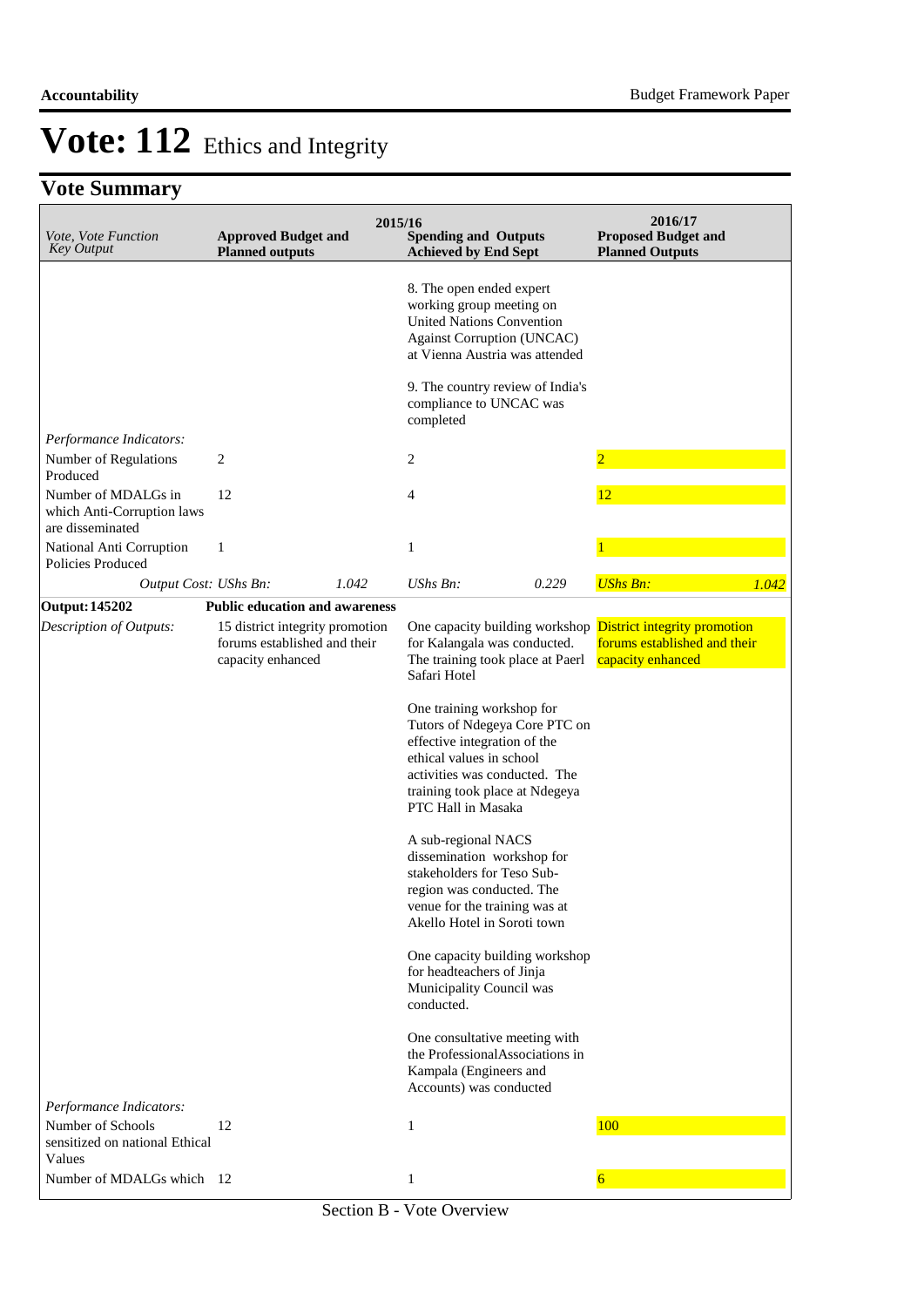## **Vote Summary**

| <i>Vote, Vote Function</i><br><b>Key Output</b>                                                  | <b>Approved Budget and</b><br><b>Planned outputs</b>                        | 2015/16 | <b>Spending and Outputs</b><br><b>Achieved by End Sept</b>                                                                                                                                                                                                                                                                                                                                                                                                                                                                                                                                                                                                                |       | 2016/17<br><b>Proposed Budget and</b><br><b>Planned Outputs</b>                                             |                |
|--------------------------------------------------------------------------------------------------|-----------------------------------------------------------------------------|---------|---------------------------------------------------------------------------------------------------------------------------------------------------------------------------------------------------------------------------------------------------------------------------------------------------------------------------------------------------------------------------------------------------------------------------------------------------------------------------------------------------------------------------------------------------------------------------------------------------------------------------------------------------------------------------|-------|-------------------------------------------------------------------------------------------------------------|----------------|
| district Integrity Promotion<br>For capacity building was<br>conducted                           |                                                                             |         |                                                                                                                                                                                                                                                                                                                                                                                                                                                                                                                                                                                                                                                                           |       |                                                                                                             |                |
| Number of MDALGs in<br>which National Ethical<br>Value policy disseminated<br>and sensitized     | 40                                                                          |         | 6                                                                                                                                                                                                                                                                                                                                                                                                                                                                                                                                                                                                                                                                         |       | 40                                                                                                          |                |
| Output Cost: UShs Bn:                                                                            |                                                                             | 1.175   | $UShs Bn$ :                                                                                                                                                                                                                                                                                                                                                                                                                                                                                                                                                                                                                                                               | 0.282 | <b>UShs Bn:</b>                                                                                             | 1.175          |
| <b>Output: 145204</b>                                                                            | <b>National Anti Corruption Strategy Coordinated</b>                        |         |                                                                                                                                                                                                                                                                                                                                                                                                                                                                                                                                                                                                                                                                           |       |                                                                                                             |                |
| Description of Outputs:                                                                          | National Anti Corruption<br>Strategy (NACS) disseminated<br>to 40 districts |         | Two meetings for restructuring<br>the DEI took place<br>Sixteen districts monitored on<br>the implementation of NACS.<br>DEI oficials visited the districts<br>of Dokolo, Apac, Alebatong,<br>Pader, Jinja, Serere,<br>Namutumba, Kapchorwa,<br>Manafwa, Bududa, Butaleja,<br>Busia, Katakwi, Kaberamaido,<br>Amuria and Bukedea.<br>Salaries and allowances paid for<br>the quarter<br>Training committee meetings<br>held, two public service<br>induction programs for newly<br>appointed public officers<br>coordinated, tuition for the DEI<br>sponsored officers paid.<br>Five meetings on Reward and<br>sanctions committee were held<br>and two reports completed |       | <b>Implementation of National</b><br><b>Anti Corruption Strategy</b><br>(NACS) monitored in 40<br>districts |                |
| Performance Indicators:                                                                          |                                                                             |         |                                                                                                                                                                                                                                                                                                                                                                                                                                                                                                                                                                                                                                                                           |       |                                                                                                             |                |
| Number of stakeholders<br>implementing National Anti-<br><b>Corruption Strategy</b>              | 40                                                                          |         | 10                                                                                                                                                                                                                                                                                                                                                                                                                                                                                                                                                                                                                                                                        |       | 40                                                                                                          |                |
| Number of MDALGs and<br>stakeholders which National<br>Anti-Corruption Strategy is<br>sensitized | 40                                                                          |         | 10                                                                                                                                                                                                                                                                                                                                                                                                                                                                                                                                                                                                                                                                        |       | 40                                                                                                          |                |
| Number of Functional Inter<br>Agency Forum working<br>groups                                     | $\overline{4}$                                                              |         | 1                                                                                                                                                                                                                                                                                                                                                                                                                                                                                                                                                                                                                                                                         |       |                                                                                                             |                |
| Output Cost: UShs Bn:                                                                            |                                                                             | 0.432   | UShs Bn:                                                                                                                                                                                                                                                                                                                                                                                                                                                                                                                                                                                                                                                                  | 0.105 | <b>UShs Bn:</b>                                                                                             | 0.430          |
| <b>Vote Function Cost</b><br><b>Cost of Vote Services:</b>                                       | <b>UShs Bn:</b><br><b>UShs Bn:</b>                                          |         | 5.358 UShs Bn:<br>5.358 UShs Bn:                                                                                                                                                                                                                                                                                                                                                                                                                                                                                                                                                                                                                                          |       | 1.000 UShs Bn:<br>1.000 UShs Bn:                                                                            | 5.358<br>5.358 |

*\* Excluding Taxes and Arrears*

*2016/17 Planned Outputs*

1) Four Monitoring reports on the implementation of NACS and response to NEVP in PTCs compiled.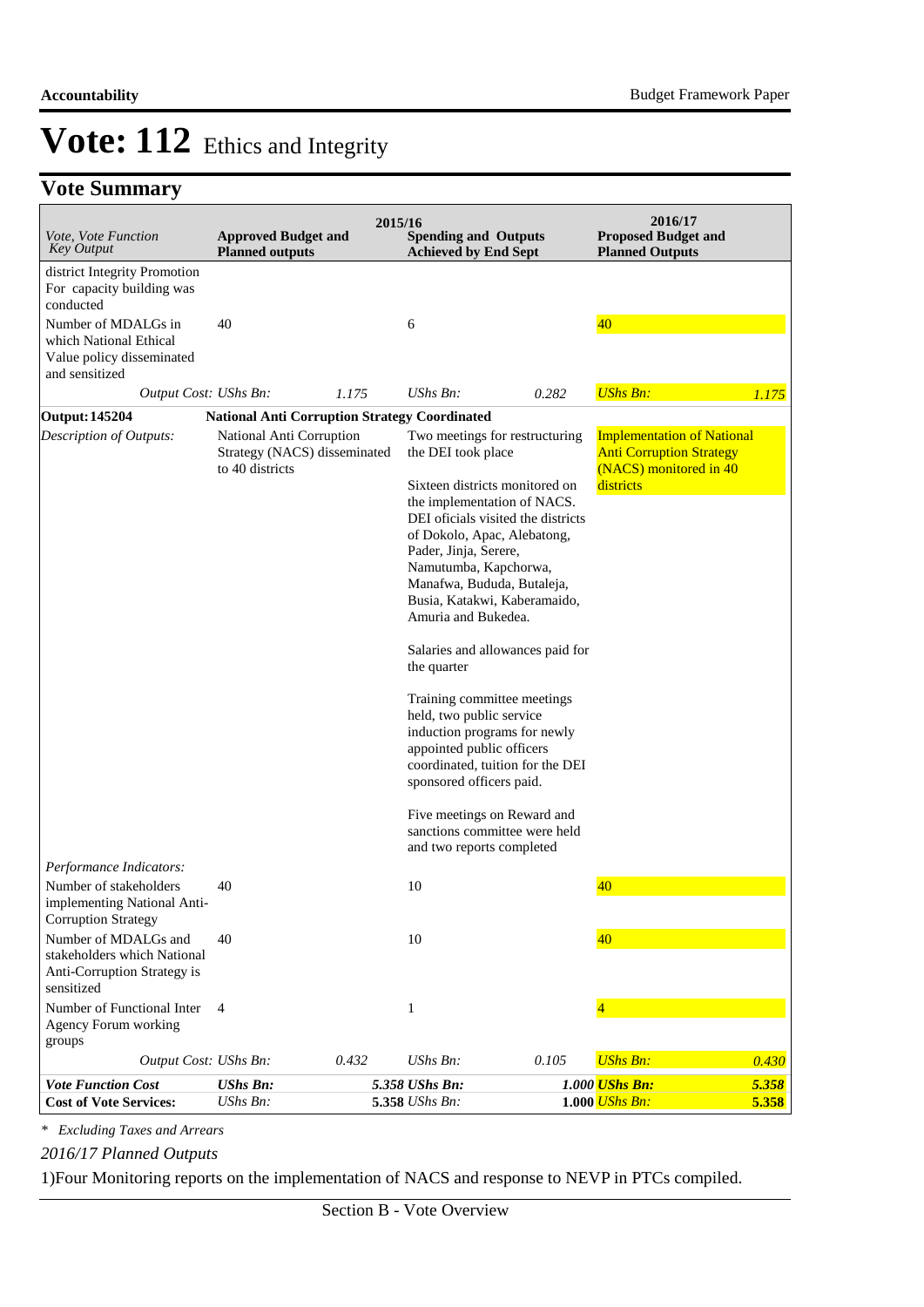## **Vote Summary**

**Table V2.2: Past and Medium Term Key Vote Output Indicators\*** 2) Four IAF and 4 technical working groups meetings and activities coordinated. 3) NACS Annual performance report compiled and disseminated to stakeholders. 4) International Anti-Corruption Week coordinated 5) A report on Structure of the DEI review to improve efficiency and effectiveness compiled. 6) Logistical support provided and general facilities managed. 7) A Compliance report with International Conventions and obligations (IAACA, AAPAM, IACA 2 UNODC meetings) compiled 8) Capacity of education institutions from 8 districts to integrate ethical values in teaching learning process enhanced and 8 reports prepared 9) Four reports on building capacity of Head teachers to integrate ethical values in school activities in primary schools prepared 10) Two reports on main streaming National Ethical Values into core Public and Private institutions from two regions prepared 11) Six reports on six capacity building workshops of Local Government Leaders in effective leadership and accountability prepared 12) Report on strengthening operations of District Integrity Promotion Forums in 20 districts prepared 13) Two reports on strengthening the Coordination of Anticorruption Public Private Partnership (ACPPP) prepared 14) Anti-corruption laws to law enforcement officers disseminated 15) Leadership Code Regulations made 16) Law on Asset Recovery and Mutual Legal Assistance developed 17) Simplified Version of Anti-Corruption Laws and the Citizens Hand into 4 Local languages made. 18) Seven reviews/reports on Uganda's compliance with regional and international anti-corruption legal instruments prepared 19) Policy on Religious Organizations finalized 20) Monitoring report on enforcement of anti-corruption laws and policies prepared 21) Procurement audit reports discussed with management and submitted to the audit committee 22) A report on a number of legislation bills presented to cabinet 23) Timely report on Human Resource Management produced, discussed with management and submitted to the Audit Committee 24) Financial Statement on the state of F/S incorporated in the quarterly audit report 25) A report on Fleet Management produced, discussed with management and forwarded to Audit **Committee**  $26$ ) A report on training coverage by Ethics Department discussed  $&$  forwarded to Audit committee 27) A report on status of advances and allowances compiled for management 28) A report on Stores/Asset Management/ inventory prepared 29)IFMS Audit report issued **2018/19 2014/15 Outturn by Approved Outturn End Sept Plan 2016/17 2017/18 2015/16 MTEF Projections** *Vote Function Key Output Indicators and Costs:* **Vote: 112 Ethics and Integrity** *Vote Function:1452 Governance and Accountability* National Anti Corruption Policies 1 1 1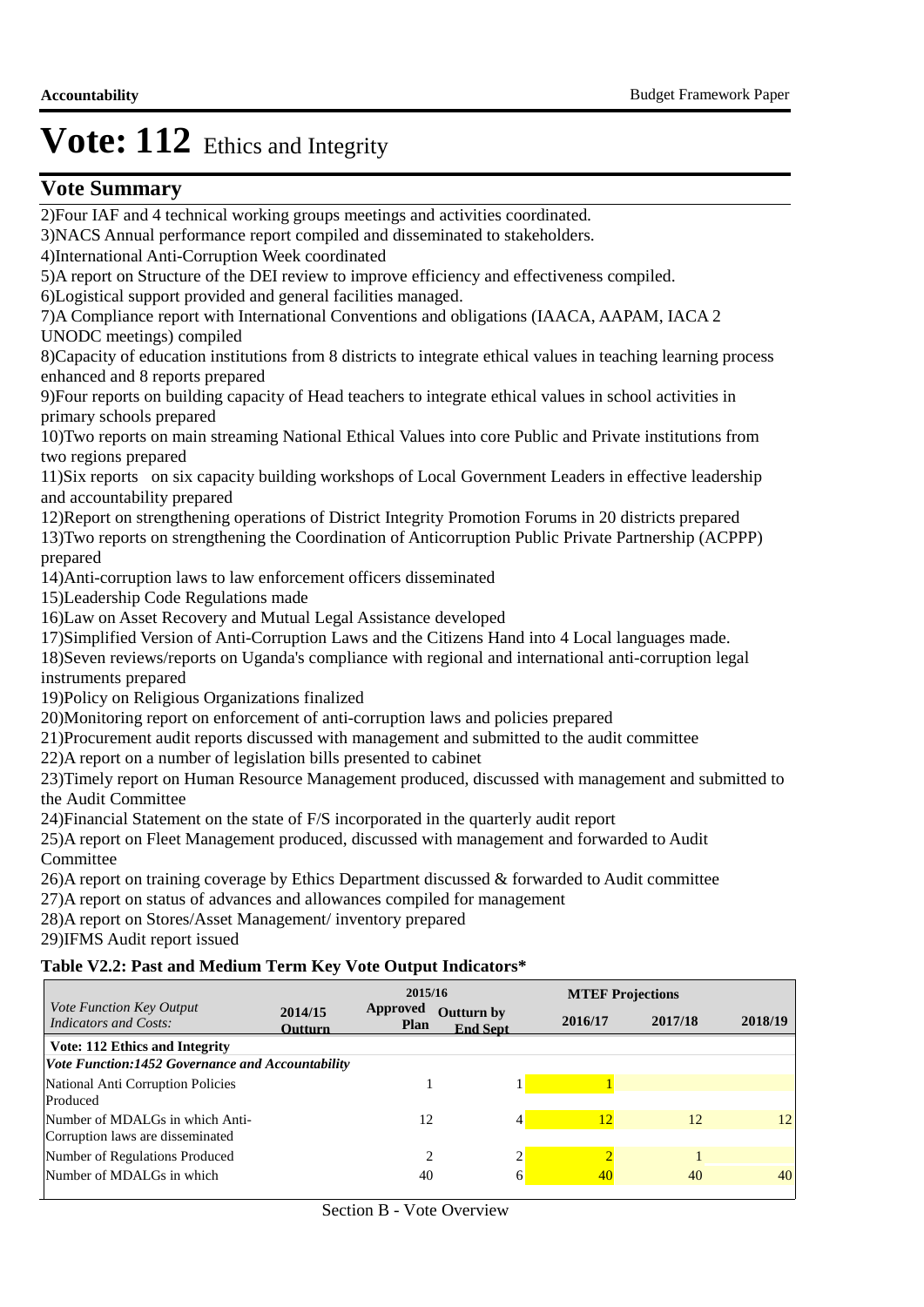## **Vote Summary**

|                                                                                                |                    | 2015/16                 |                                      |                | <b>MTEF Projections</b> |                |
|------------------------------------------------------------------------------------------------|--------------------|-------------------------|--------------------------------------|----------------|-------------------------|----------------|
| <i>Vote Function Key Output</i><br><b>Indicators and Costs:</b>                                | 2014/15<br>Outturn | <b>Approved</b><br>Plan | <b>Outturn by</b><br><b>End Sept</b> | 2016/17        | 2017/18                 | 2018/19        |
| National Ethical Value policy<br>disseminated and sensitized                                   |                    |                         |                                      |                |                         |                |
| Number of MDALGs which district<br>Integrity Promotion For capacity<br>building was conducted  |                    | 12                      |                                      | 6              | 6                       | 6              |
| Number of Schools sensitized on<br>national Ethical Values                                     |                    | 12                      |                                      | 100            | 100                     | 100            |
| Number of Functional Inter Agency<br>Forum working groups                                      |                    | $\overline{4}$          |                                      | $\overline{4}$ | $\overline{4}$          | $\overline{4}$ |
| Number of MDALGs and<br>stakeholders which National Anti-<br>Corruption Strategy is sensitized |                    | 40                      | 10                                   | 40             | 40                      | 40             |
| Number of stakeholders<br>implementing National Anti-<br><b>Corruption Strategy</b>            |                    | 40                      | 10                                   | 40             | 40                      | 40             |
| <b>Vote Function Cost (UShs bn)</b>                                                            | 5.226              | 5.358                   | <b>1.000</b>                         | 5.358          | 6.311                   | 7.374          |
| <b>Cost of Vote Services (UShs Bn)</b>                                                         | 5.226              | 5.358                   | 1.000                                | 5.358          | 6.311                   | 7.374          |

### *Medium Term Plans*

1) Complete the review of staff establishment and embark on recruitment of more staff to fill all vacant positions.

2) Continue strengthening the anti-corruption legal framework by developing new legislation

3) Continue with the dissemination of National Strategy to fight corruption and the popularized versions of the new anticorruption legislations to Ministries, Departments, Agencies, Local government and the public. 4) Continue monitoring the progress of the implementation of the National Anti-Corruption Strategy 5) Continue strengthening the capacity of the District Integrity Forums and CSOs to enable them effectively participate in the fight against

corruption

6) Develop Policy and legal framework for the coordination and Monitoring of Faith based and religious organization's in Uganda

### **(ii) Efficiency of Vote Budget Allocations**

1. Resource allocation should be targeting priority areas

 2. The DEI should identify cost effective methods of implementation of the DEI key out puts (Utilization of ICT).

### **Table V2.3: Allocations to Key Sector and Service Delivery Outputs over the Medium Term**

|                                 | $(i)$ Allocation (Shs Bn) |     |                                 |     | $(ii)$ % Vote Budget |          |                                 |          |
|---------------------------------|---------------------------|-----|---------------------------------|-----|----------------------|----------|---------------------------------|----------|
| <b>Billion Uganda Shillings</b> |                           |     | 2015/16 2016/17 2017/18 2018/19 |     |                      |          | 2015/16 2016/17 2017/18 2018/19 |          |
| <b>Key Sector</b>               | 2.6                       | 2.6 | 2.6                             | 2.6 | 49.5%                | $49.4\%$ | $42.0\%$                        | $35.9\%$ |
| Service Delivery                | $\overline{6}$            |     | 1.6                             | 1.6 | $30.0\%$             | $30.0\%$ | 25.4%                           | 21.8%    |

The major outputs for vote 112 are Workshops and seminars. The average cost per Workshops /seminar under the vote is a bout UGX 30,000,000; the major inputs are stationery, fuel and lubricants, workshop materials, participants' allowances, Hall hire, meals and refreshments.

### **Table V2.4: Key Unit Costs of Services Provided and Services Funded (Shs '000)**

| <b>Unit Cost</b><br><b>Description</b>                  | Actual<br>2014/15 | <b>Planned</b><br>2015/16 | <b>Actual</b><br>by Sept | <b>Proposed</b><br>2016/17 | <b>Costing Assumptions and Reasons for</b><br>any Changes and Variations from Plan |
|---------------------------------------------------------|-------------------|---------------------------|--------------------------|----------------------------|------------------------------------------------------------------------------------|
|                                                         |                   |                           |                          |                            |                                                                                    |
| <i>Vote Function:1452 Governance and Accountability</i> |                   |                           |                          |                            |                                                                                    |
|                                                         |                   |                           |                          |                            |                                                                                    |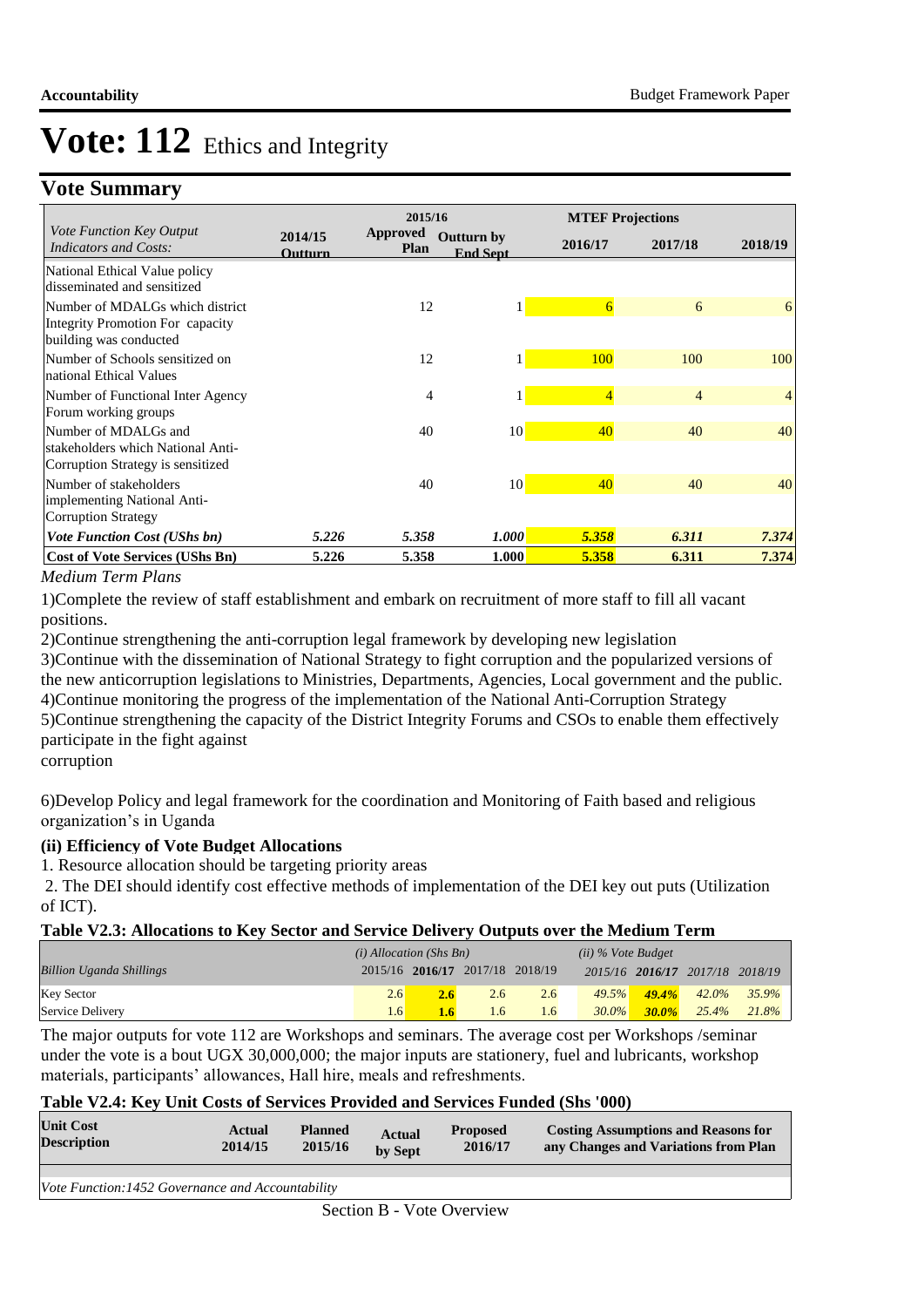## **Vote Summary**

| <b>Unit Cost</b><br><b>Description</b> | Actual<br>2014/15 | <b>Planned</b><br>2015/16 | <b>Actual</b><br>by Sept | <b>Proposed</b><br>2016/17 | <b>Costing Assumptions and Reasons for</b><br>any Changes and Variations from Plan |
|----------------------------------------|-------------------|---------------------------|--------------------------|----------------------------|------------------------------------------------------------------------------------|
|                                        |                   |                           |                          |                            |                                                                                    |
| <b>WW</b>                              |                   |                           |                          |                            |                                                                                    |

### **(iii) Vote Investment Plans**

For 2016/17, the level of funding to capital purchases is 0.21bn, while for FY 2017/18, funding will be 0.25bn and in 2018/19 funding level will be 0.29bn hence a steady small increment in funding level. This level of funding cannot enable the DEI solve serious challenges such as buying of enough ICT equipment such as computers, printers, photocopiers for the DEI Staff and , transport equipment for the DEI operations.

### **Table V2.5: Allocations to Capital Investment over the Medium Term**

|                                           | $(i)$ Allocation (Shs Bn) |                                 |     | $(ii)$ % Vote Budget |           |           |                                 |           |
|-------------------------------------------|---------------------------|---------------------------------|-----|----------------------|-----------|-----------|---------------------------------|-----------|
| <b>Billion Uganda Shillings</b>           |                           | 2015/16 2016/17 2017/18 2018/19 |     |                      |           |           | 2015/16 2016/17 2017/18 2018/19 |           |
| Consumption Expendture (Outputs Provided) | 5.1                       | 5.1                             | 5.9 | 7.0                  | $96.1\%$  | 96.1%     | 93.8%                           | 94.7%     |
| Investment (Capital Purchases)            | 0.2                       | 0.2                             | 0.4 | 0.4                  | $3.9\%$   | 3.9%      | $6.2\%$                         | 5.3%      |
| <b>Grand Total</b>                        | 5.4                       | 5.4                             | 6.3 | 7.4                  | $100.0\%$ | $100.0\%$ | $100.0\%$                       | $100.0\%$ |

Not applicable

#### **Table V2.6: Major Capital Investments**

#### **(iv) Vote Actions to improve Priority Sector Outomes**

Vote function performance issues include understaffing. Ministry of Public Service is restructuring the Directorate for Ethics and Integrity (DEI) and when the new structure is approved and vacant positions filled, the issue of understaffing will be solved. Another issue is that of inadequate transport facilities especially for implementation of the DEI field related activities, Development budget for the DEI should be increased. The issue of underfunding hampers operations of the Directorate; MTEF for the DEI should be immediately improved.

#### **Table V2.7: Priority Vote Actions to Improve Sector Performance**

| 2015/16 Planned Actions:                                                                                                                                                              | 2015/16 Actions by Sept:                                                                                                                                                      | 2016/17 Planned Actions:                                                                                                                                                                        | <b>MT Strategy:</b>                                                                                                                                                           |  |  |  |  |  |  |
|---------------------------------------------------------------------------------------------------------------------------------------------------------------------------------------|-------------------------------------------------------------------------------------------------------------------------------------------------------------------------------|-------------------------------------------------------------------------------------------------------------------------------------------------------------------------------------------------|-------------------------------------------------------------------------------------------------------------------------------------------------------------------------------|--|--|--|--|--|--|
| Sector Outcome 2: Compliance to accountability policies, service delivery standards and regulations.                                                                                  |                                                                                                                                                                               |                                                                                                                                                                                                 |                                                                                                                                                                               |  |  |  |  |  |  |
|                                                                                                                                                                                       | Vote Function: 1452 Governance and Accountability                                                                                                                             |                                                                                                                                                                                                 |                                                                                                                                                                               |  |  |  |  |  |  |
| VF Performance Issue:                                                                                                                                                                 | Inadequate human and financial resources to monitor the implementation of anti corruption policies<br>and stragies.                                                           |                                                                                                                                                                                                 |                                                                                                                                                                               |  |  |  |  |  |  |
| Fill all the remaining<br>positions and partner with<br>private actors in<br>implementation of<br>Anticorruption activities.<br>Fully operationalize the<br>Leadership Code Tribunal  | The Leadership Code<br>(Amendment) Bill, 2015<br>which establishes the Tribunal<br>was approved by Cabinet.                                                                   | Fill all the remaining positions<br>and partner with private actors<br>in implementation of<br><b>Anticorruption activities. Fully</b><br>operationalize the Leadership<br><b>Code Tribunal</b> | <b>Restructure the Directorate to</b><br>enable it bring in more staff<br>and to review its pay structure<br>to allign it to sister institutions<br>in the Inter Agency Forum |  |  |  |  |  |  |
| <b>VF</b> Performance Issue:                                                                                                                                                          | Inadequate public participation and Involvement in promotion of ethical behaviour.                                                                                            |                                                                                                                                                                                                 |                                                                                                                                                                               |  |  |  |  |  |  |
| Strenghten the Public Private<br>partnership to mobilise the<br>public to demand for service<br>delivery. 15 integrity<br>promotion forums to provide<br>a platform for the public to | One Capacity building<br>workshop for Kalangala<br><b>District Integrity Promotion</b><br>Forum (DIPF) was conducted<br>and also conducted fifteen<br>(15) follow up dialogue | <b>Strenghten the Public Private</b><br>partnership to mobilise the<br>public to demand for service<br>delivery. 15 integrity<br>promotion forums to provide a<br>platform for the public to    | <b>Functional district integrity</b><br>promotion forum and active<br>CSO <sub>s</sub> participation.                                                                         |  |  |  |  |  |  |
| dialogue was formed                                                                                                                                                                   | meetings with DIPFs.                                                                                                                                                          | dialogue was formed                                                                                                                                                                             |                                                                                                                                                                               |  |  |  |  |  |  |
| VF Performance Issue:<br>Need for an effective framework to enable IAF Institutions to work as a unit with the objective of<br>attaining national accountability goals.               |                                                                                                                                                                               |                                                                                                                                                                                                 |                                                                                                                                                                               |  |  |  |  |  |  |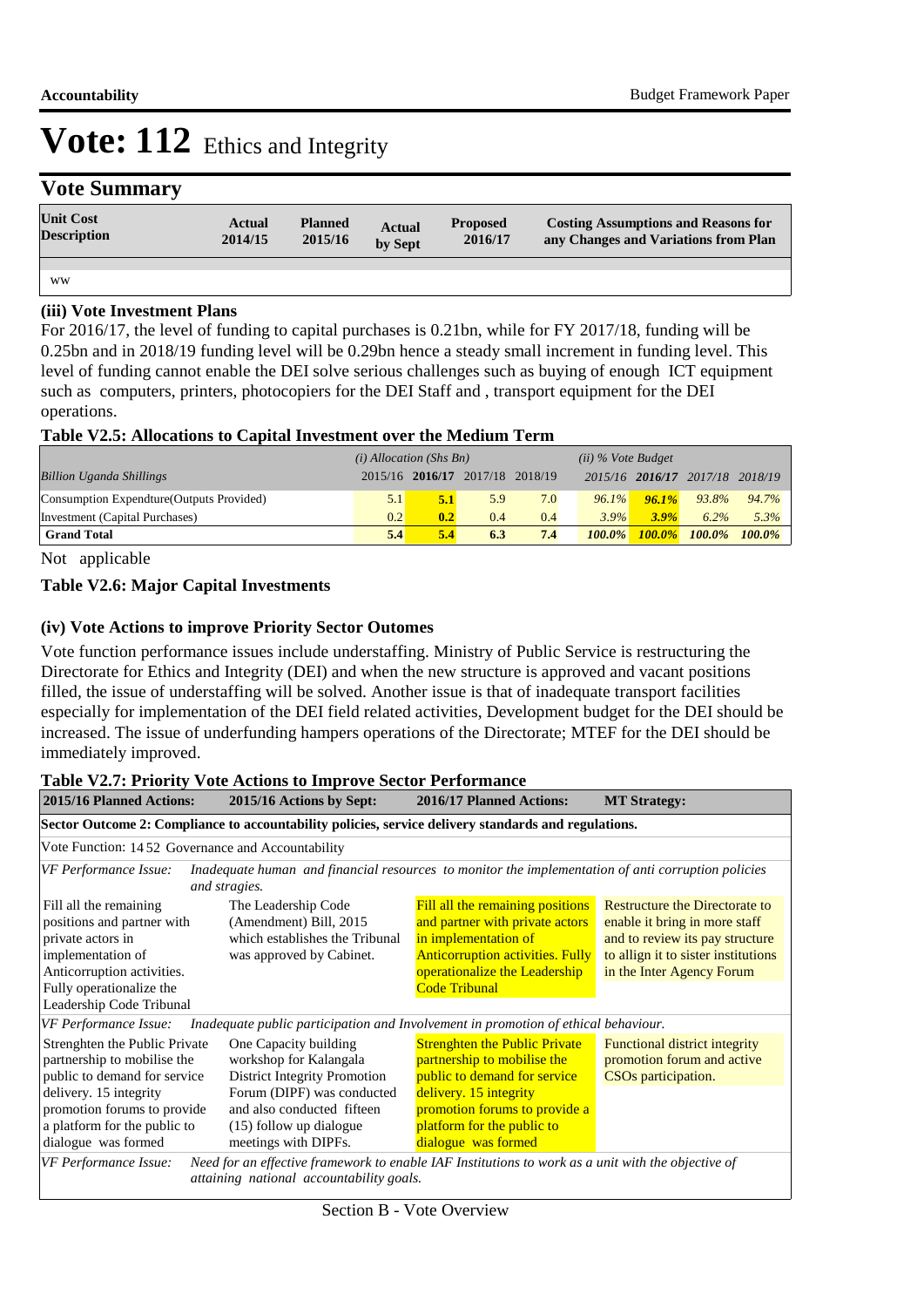## **Vote Summary**

| 2015/16 Planned Actions:                                                                                                                                                                   | 2015/16 Actions by Sept:                          | 2016/17 Planned Actions:                                | <b>MT Strategy:</b>                                                                                                                                                                                                   |
|--------------------------------------------------------------------------------------------------------------------------------------------------------------------------------------------|---------------------------------------------------|---------------------------------------------------------|-----------------------------------------------------------------------------------------------------------------------------------------------------------------------------------------------------------------------|
| Continue Joint Monitoring<br>with IAF institutions of Anti-<br>Corruption Initiatives. IAF<br>sectoral Committees meetings<br>to scrutinize critical<br>emmerging issues in the<br>sector. | 1 IAF meeting took place<br>during first quarter. | <b>Undertake joint IAF annual</b><br>performance review | full Implementation of the<br><b>National Anti-corruption</b><br>Country Strategy 2014 - 19<br>(creating national ownership).<br>The Objective of NACS to<br>help government not duplicate<br>initiatives in fighting |
|                                                                                                                                                                                            |                                                   |                                                         | corruption. It is also intended<br>to raise awareness of the public                                                                                                                                                   |

## *V3 Proposed Budget Allocations for 2016/17 and the Medium Term*

*This section sets out the proposed vote budget allocations for 2016/17 and the medium term, including major areas of expenditures and any notable changes in allocations.* 

## **Table V3.1: Past Outturns and Medium Term Projections by Vote Function\***

|                                    |                           |                        | 2015/16                     | <b>MTEF Budget Projections</b> |         |         |
|------------------------------------|---------------------------|------------------------|-----------------------------|--------------------------------|---------|---------|
|                                    | 2014/15<br><b>Outturn</b> | Appr.<br><b>Budget</b> | Spent by<br><b>End Sept</b> | 2016/17                        | 2017/18 | 2018/19 |
| Vote: 112 Ethics and Integrity     |                           |                        |                             |                                |         |         |
| 1452 Governance and Accountability | 5.226                     | 5.358                  | 1.000                       | 5.358                          | 6.311   | 7.374   |
| <b>Total for Vote:</b>             | 5.226                     | 5.358                  | 1.000                       | 5.358                          | 6.311   | 7.374   |

## **(i) The Total Budget over the Medium Term**

 FY 2016/7, wage 0.48bn, non-wage 4.667bn Development 0.211; Total, 5.358bn FY 2017/18, wage 0.504bn, non-wage 5.554bn, Dev 0.253; Total, 6.311 For FY 2018/19, wage 0.529bn, non-wage 6.554bn, Dev 0.291bn, Total, 7.374

### **(ii) The major expenditure allocations in the Vote for 2016/17**

Total budget is 5.358bn Finance and Admin: Wage 0.23bn, non-wage 2.70bn; Ethics education, wage 0.103bn, non-wage 1.072; Internal Audit, Wage 0.011bn, non-wage 0.05bn and Development: (Gou) 0.211bn.

**(iii) The major planned changes in resource allocations within the Vote for 2016/17**

No major changes

## **Table V3.2: Key Changes in Vote Resource Allocation**

|                                                                             | 2016/17                                                          |                                                   | <b>Changes in Budget Allocations and Outputs from 2015/16 Planned Levels:</b><br>2017/18 | 2018/19 | <b>Justification for proposed Changes in</b><br><b>Expenditure and Outputs</b> |  |  |
|-----------------------------------------------------------------------------|------------------------------------------------------------------|---------------------------------------------------|------------------------------------------------------------------------------------------|---------|--------------------------------------------------------------------------------|--|--|
|                                                                             |                                                                  | Vote Function: 1475 Governance and Accountability |                                                                                          |         |                                                                                |  |  |
| Output:                                                                     | 1452 75 Purchase of Motor Vehicles and Other Transport Equipment |                                                   |                                                                                          |         |                                                                                |  |  |
| $UShs Bn:$                                                                  |                                                                  | $-0.030$ UShs Bn:                                 | $0.181$ UShs Bn:                                                                         |         | 0.181 No major changes                                                         |  |  |
| Output:<br>1452 76 Purchase of Office and ICT Equipment, including Software |                                                                  |                                                   |                                                                                          |         |                                                                                |  |  |
| $UShs Bn:$                                                                  |                                                                  | 0.110 UShs Bn:                                    | $0.000$ UShs Bn.                                                                         | 0,000   |                                                                                |  |  |
| No major changes                                                            |                                                                  | No major changes                                  |                                                                                          |         |                                                                                |  |  |
| 1452 77 Purchase of Specialised Machinery & Equipment<br>Output:            |                                                                  |                                                   |                                                                                          |         |                                                                                |  |  |
| $UShs Bn:$                                                                  |                                                                  | -0.080 UShs Bn:                                   | $0.000$ UShs Bn:                                                                         |         | $\overline{0.000}$ Efficiencuy in resource utilization by the                  |  |  |
|                                                                             |                                                                  |                                                   | $\bullet$                                                                                |         | directorate will lead to improved service                                      |  |  |
|                                                                             |                                                                  |                                                   |                                                                                          |         | delivery in the directorate                                                    |  |  |

## *V4: Vote Challenges for 2016/17 and the Medium Term*

Section B - Vote Overview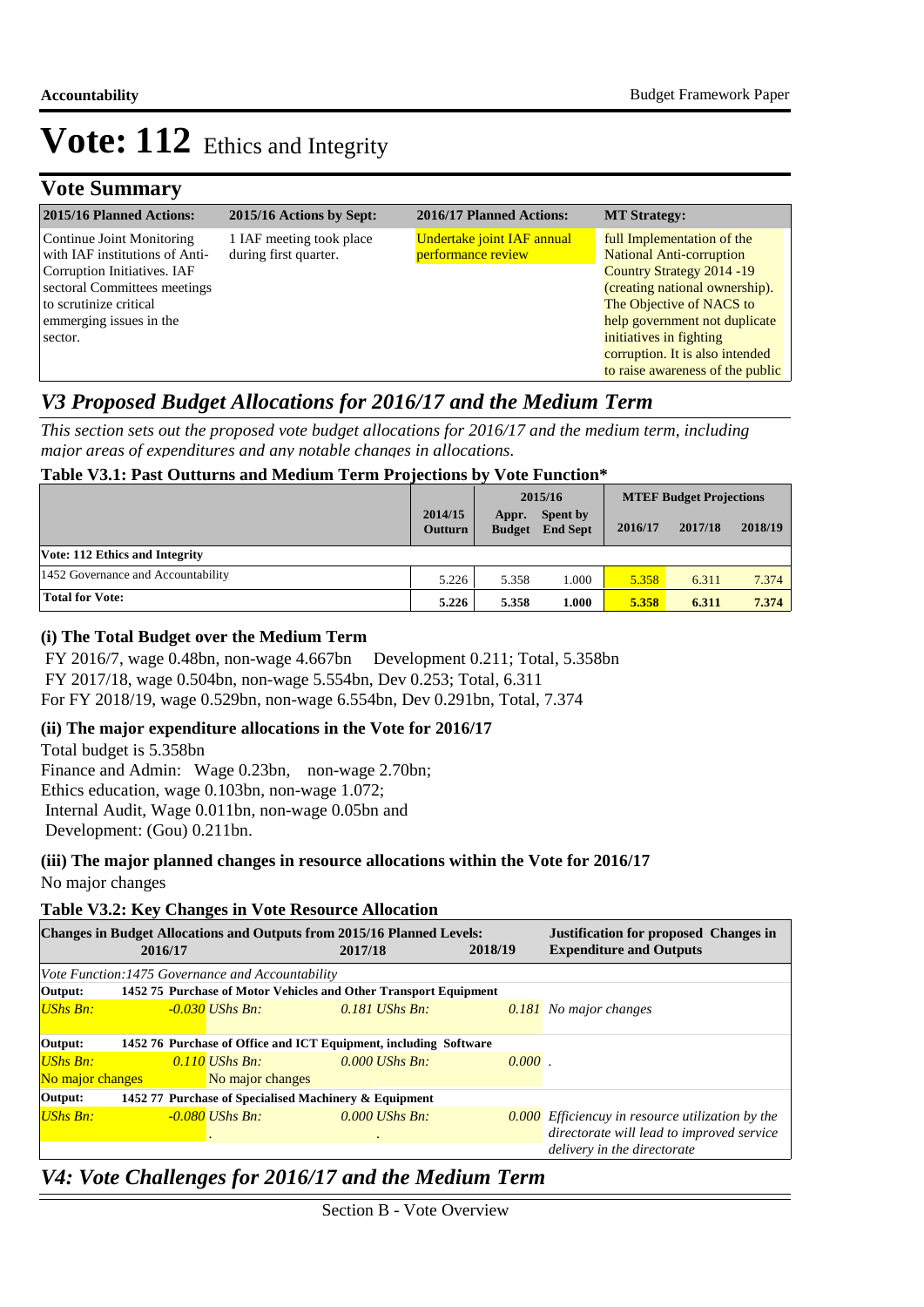## **Vote Summary**

**CHALLENGES** *This section sets out the major challenges the vote faces in 2016/17 and the medium term which the vote has been unable to address in its spending plans.*

1. Limited resources:

Due to the limited resources provided by government to the Directorate, most of the programs remain under funded. There is need to increase DEI's budget to enable it fulfill its mandate.

2. Inappropriate organization structure and staff establishment.

Given the mandate of the DEI, the current number of staff available to execute the functions is quite inadequate. This, couple with the difficulty in retaining staff affected DEI's performance. 3. Public apathy

Citizens' participation is still wanting notwithstanding the enactment of the Whistleblowers Protection Act and the Freedom of Access to Information Act. Publics' apathy has remained a great challenge to DEI's work.

4. Inadequate capacity of the anti-corruption agencies affected effective enforcement and implementation of the National Anti-Corruption Strategy (NACS)

There is still need to build the capacity of anti- corruption agencies especially with regard to the implementation of new laws and policy. The resources for this however are lacking. The investigative capacity needs to be strengthened to be able to handle the new and more sophisticated cases of corruption. Corruption is covert and its commission is increasingly more and more sophisticated. Our investigative capacity however, is not able to meet these new challenges and has hence rendered poor enforcement of the laws.

### UNFUNDED

1. Establishment of the department of religious Affairs requiring 2.2bn covering wage, non-wage and development.

2. Establishment of the pornography control committee (PCC)

- 3. Establishment of the leadership code tribunal
- 4. Procurement of transport equipment

5. Pension and gratuity totaling to UGX 153,895,046

6. The wage budget is less by 150 million basing on the performance for FY 2015/16.

### **Table V4.1: Additional Output Funding Requests**

| <b>Additional Requirements for Funding and</b><br><b>Outputs in 2016/17:</b>   | <b>Justification of Requirement for</b><br><b>Additional Outputs and Funding</b>                                                                                                                                                                                                                                                                                                                                                                                                                                                                                                                                                                                                  |
|--------------------------------------------------------------------------------|-----------------------------------------------------------------------------------------------------------------------------------------------------------------------------------------------------------------------------------------------------------------------------------------------------------------------------------------------------------------------------------------------------------------------------------------------------------------------------------------------------------------------------------------------------------------------------------------------------------------------------------------------------------------------------------|
| Vote Function: 1401 Governance and Accountability                              |                                                                                                                                                                                                                                                                                                                                                                                                                                                                                                                                                                                                                                                                                   |
| 1452 01 Formulation and monitoring of Policies, laws and strategies<br>Output: |                                                                                                                                                                                                                                                                                                                                                                                                                                                                                                                                                                                                                                                                                   |
| UShs Bn:<br>1.600<br>Operationalization of the Leadership code tribunal        | Approved fund for the operationalisation of lleadership code<br>tribunal was 2.6bn. Shs 1bn was released in FY 2015/16.<br>However, the balance of 1.6bn is yet to be released to fully<br>operationalise the tribunal                                                                                                                                                                                                                                                                                                                                                                                                                                                            |
| Output:<br>1452 02 Public education and awareness                              |                                                                                                                                                                                                                                                                                                                                                                                                                                                                                                                                                                                                                                                                                   |
| $UShs Bn:$<br>3.000<br>Operationalisation of ponorgraphy control committee     | The anti ponorgraphy act 2014 provides for setting up a<br>ponorgraphy control committee. The committee is mandated to<br>oversee the implementation of the law. Vision 2040 undersection<br>5.6- National culture, calls for the development of policies and<br>programs that define national culture, behavior and ethical<br>conduct of the citizens. This will be combined with the rule of law<br>and rule of virtuae in running the nation to raise ideological and<br>moral standards and scientific development. In this regard, the<br>national ethical values policy (VEVP) therefore was developed<br>and approved by cabinet in 2013. The anti-corruption Act 2014 is |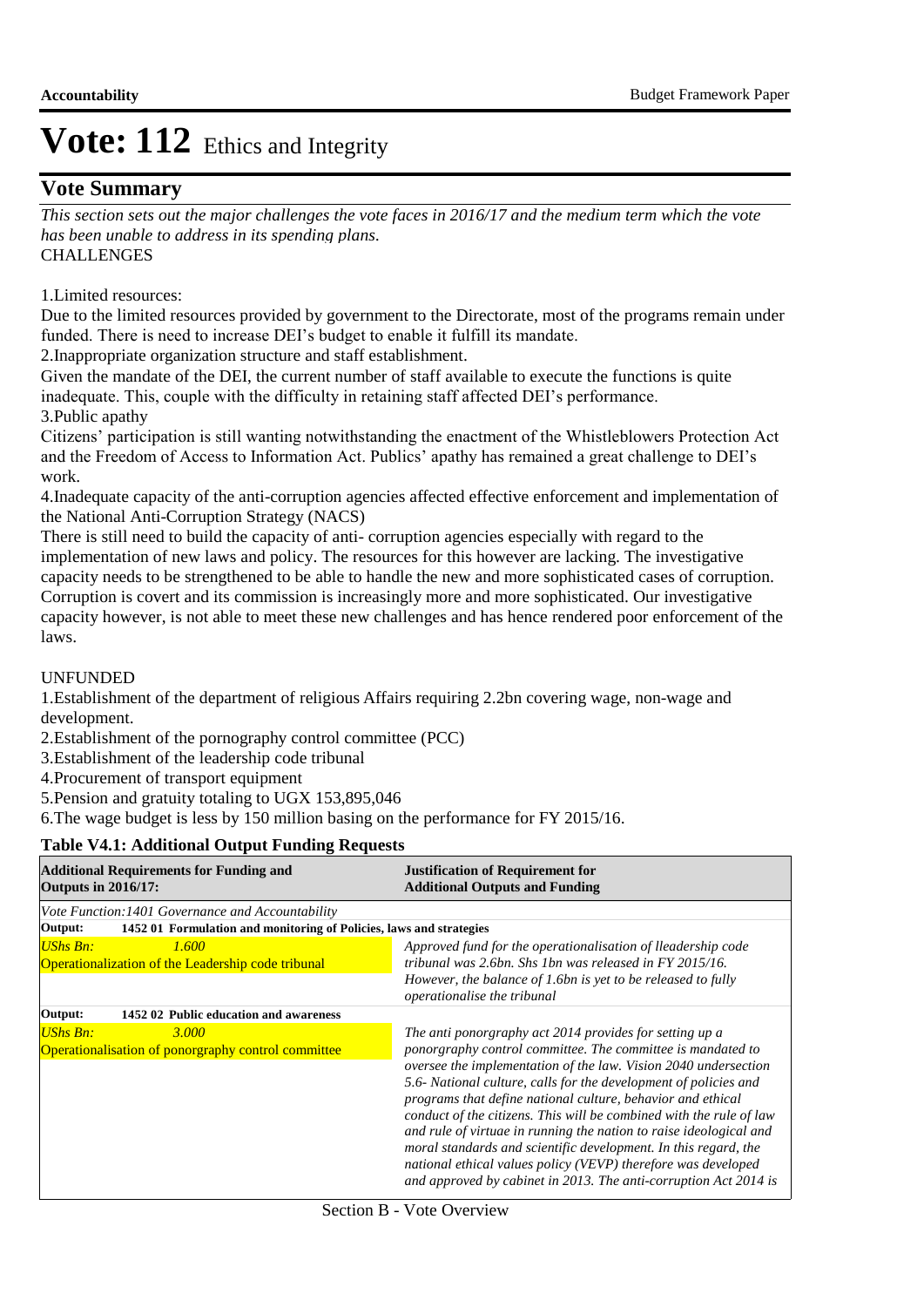|  | <b>Vote Summary</b> |
|--|---------------------|
|--|---------------------|

| <b>Additional Requirements for Funding and</b>              | <b>Justification of Requirement for</b>                                                                                                                                                                                                                                                   |  |  |
|-------------------------------------------------------------|-------------------------------------------------------------------------------------------------------------------------------------------------------------------------------------------------------------------------------------------------------------------------------------------|--|--|
| <b>Outputs in 2016/17:</b>                                  | <b>Additional Outputs and Funding</b>                                                                                                                                                                                                                                                     |  |  |
|                                                             | one of the laws and programs envisaged to operationalise the<br>nevp and vision<br>2040.<br>Funds required for operationalisation<br>of the Pornographic Control Committee to monitor compliance<br>with the Anti-Pornography Law that was recently programalated<br>by Parliament is 3bn |  |  |
| 1452 05 DEI Support Services<br>Output:                     |                                                                                                                                                                                                                                                                                           |  |  |
| <b>UShs Bn:</b>                                             | Funds required to develop policy and legal frame work to                                                                                                                                                                                                                                  |  |  |
| 3.000                                                       | coordinate and monitor operations of faith based and religious                                                                                                                                                                                                                            |  |  |
| <b>Establishment of the Department of religious affairs</b> | organisations in Uganda.                                                                                                                                                                                                                                                                  |  |  |

*This section discusses how the vote's plans will address and respond to the cross-cutting policy, issues of gender and equity; HIV/AIDS; and the Environment, and other budgetary issues such as Arrears and NTR..* 

## **(i) Cross-cutting Policy Issues**

*(i) Gender and Equity*

| <b>Objective:</b> Increase public awareness on gender issues                                     |  |  |  |  |
|--------------------------------------------------------------------------------------------------|--|--|--|--|
| <i>Issue of Concern</i> : Negative perception towards women                                      |  |  |  |  |
| <b>Proposed Intervensions</b>                                                                    |  |  |  |  |
| Conduct public sensitisation campaigns during Workshops/Seminars                                 |  |  |  |  |
| <i>Budget Allocations</i> UGX billion<br>0.01                                                    |  |  |  |  |
| Performance Indicators<br>Number of participants sensitised on gender issues during<br>workshops |  |  |  |  |
| (ii) HIV/AIDS                                                                                    |  |  |  |  |
| <b>Objective:</b> Mainstreaming HIV/AIDS at workplace                                            |  |  |  |  |
| <i>Issue of Concern:</i> Escalating infection rate                                               |  |  |  |  |
| <b>Proposed Intervensions</b>                                                                    |  |  |  |  |
| Establishment ang operationalisation of HIV/AIDS Committee                                       |  |  |  |  |

0.02 *Budget Allocations*  UGX billion

Performance Indicators Number of hiv/aids Committee meetings held

*(iii) Environment*

**Objective:** Planting of trees during workshops

Issue of Concern : Environmental degradation

*Proposed Intervensions* 

Environmental awareness during District Integrity Promotion Workshops

0.01 *Budget Allocations*  UGX billion

Performance Indicators Number of workshops conducted with environmental awareness